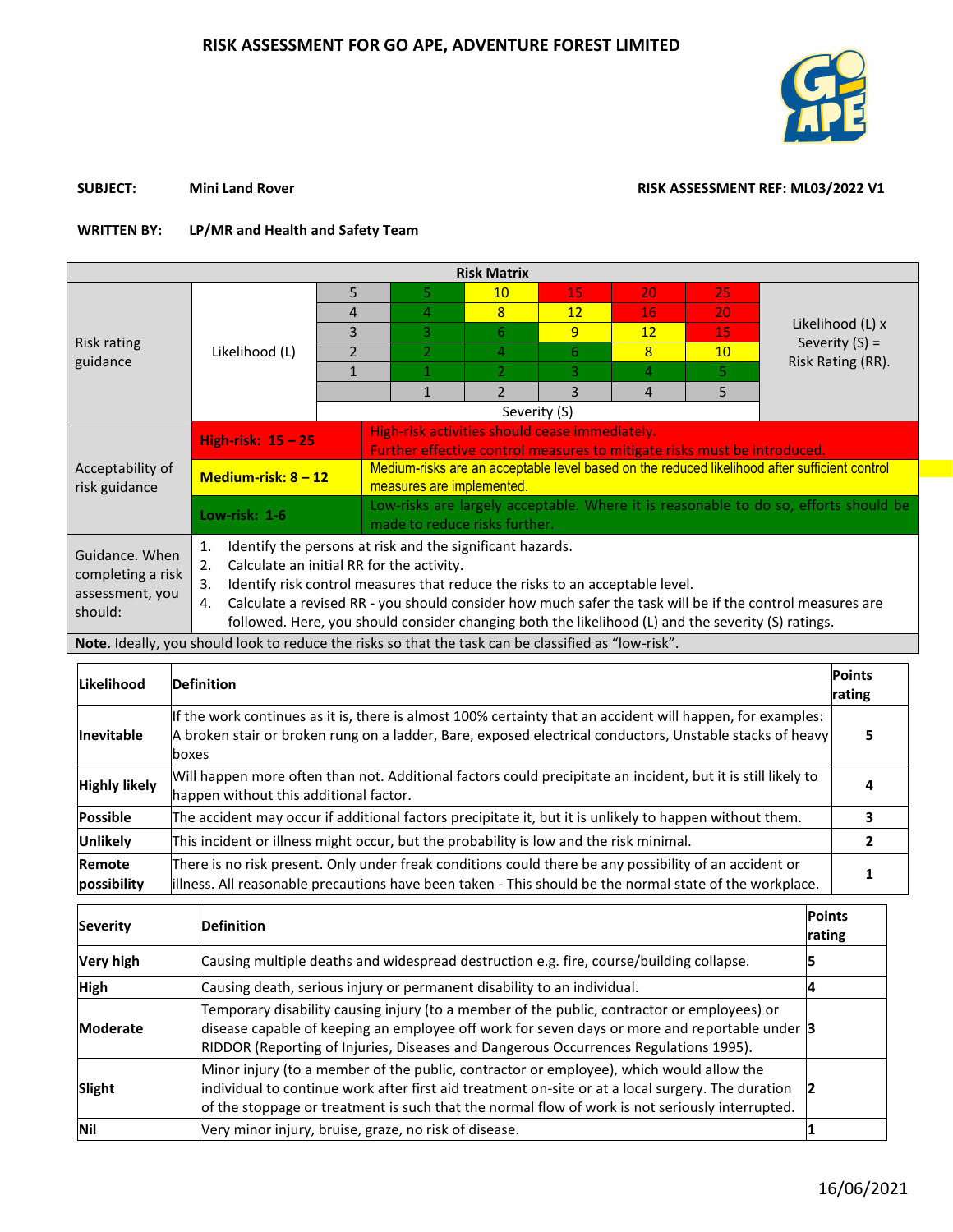

|                 | Personal protective equipment (PPE) assessment |                    |     |      |         |                           |            |                    |  |  |  |  |  |
|-----------------|------------------------------------------------|--------------------|-----|------|---------|---------------------------|------------|--------------------|--|--|--|--|--|
| Type of<br>PPE: | Head                                           | ----------<br>Foot | Eye | Hand | Hearing | <b>Hi-Visibility Vest</b> | <b>PPE</b> | <b>Fall Arrest</b> |  |  |  |  |  |

| <b>SER</b> | <b>HAZARD</b>                                        |    | S. | <b>RR</b> | <b>WHO MIGHT BE</b><br><b>HARMED</b> | <b>CONTROL MEASURES</b>                                                                                                                                                                                                                                                                                                                                                                                                                                                                                                                                                                                                                 | <b>FURTHER CONTROL</b><br><b>MEASURES: reviewed</b><br>annually to formulate<br><b>Risk Reduction Plan</b> | S | $\overline{\mathbf{R}}$<br>R |
|------------|------------------------------------------------------|----|----|-----------|--------------------------------------|-----------------------------------------------------------------------------------------------------------------------------------------------------------------------------------------------------------------------------------------------------------------------------------------------------------------------------------------------------------------------------------------------------------------------------------------------------------------------------------------------------------------------------------------------------------------------------------------------------------------------------------------|------------------------------------------------------------------------------------------------------------|---|------------------------------|
| 01         | Injury through manual<br>handling of Mini Land Rover | 3  |    | 12        | Staff/Customers                      | Follow manual handling guidance given during training.<br>Mini land rovers will not be lifted fully. If having to be lifted<br>by front or rear bumper to remove an obstacle this should be<br>carried out by 2 people minimum.<br>Avoid lifting or moving mini land rovers by adapting site<br>operations. There will be a ramp into the storage area to<br>avoid the necessity to lift the vehicle.<br>Supervisors will also be reminded to not attempt to lift the<br>vehicle by themselves but to seek instructor assistance<br>should the vehicle get stuck following a collision (as set out in<br>safety rules and advice given) |                                                                                                            |   |                              |
|            | Incorrect use of the vehicles                        | 3. | 3. | 9         | Staff/Customers                      | <b>Access restrictions and ratios</b><br>Participants should weigh no more than a combined 130kg<br>(following manufacturers guidelines).<br>Participants driving the vehicles must be between the ages of<br>3-11yrs old, and always have an adult accompany the vehicle<br>either within or alongside the vehicle in question.                                                                                                                                                                                                                                                                                                        |                                                                                                            |   |                              |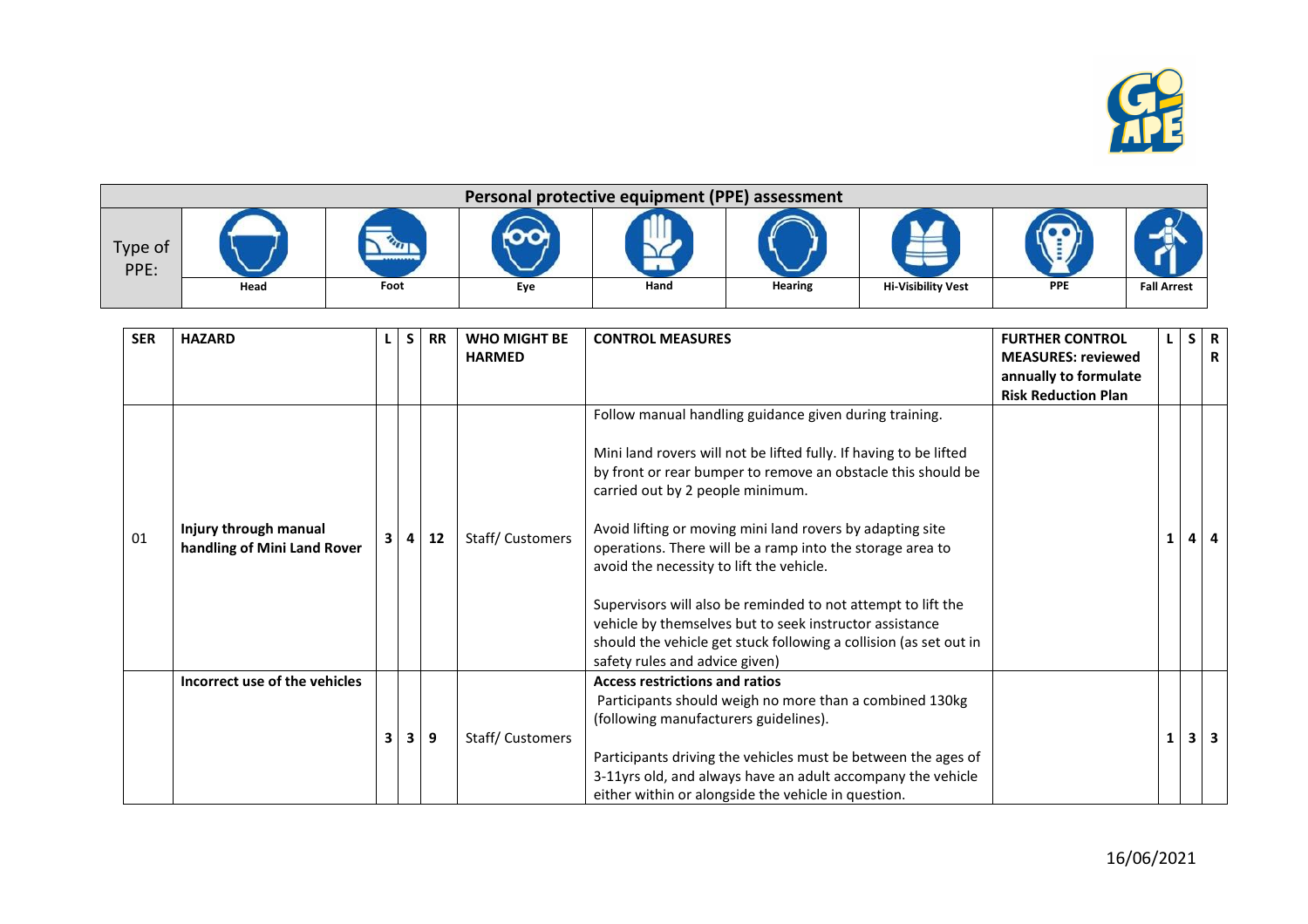

|    |                                                                                                                                                                                                                                                                                                                                                       |   |   |   |                                         | Children 3-5 yrs old must be accompanied in the car by<br>supervising adult 18+ (maximum weight limit of 130KG per<br>vehicle)<br>Supervisors of 6-11 yr olds must accompany the vehicle<br>round the track in visual contact.                                                                                                                                                                                                                                                                                                          |   |            |
|----|-------------------------------------------------------------------------------------------------------------------------------------------------------------------------------------------------------------------------------------------------------------------------------------------------------------------------------------------------------|---|---|---|-----------------------------------------|-----------------------------------------------------------------------------------------------------------------------------------------------------------------------------------------------------------------------------------------------------------------------------------------------------------------------------------------------------------------------------------------------------------------------------------------------------------------------------------------------------------------------------------------|---|------------|
| 02 | Mini Land rovers fail to<br>function as expected.<br>Mini Land rover will not<br>function as expected if:<br><b>Mini Land Rover is</b><br>not correctly<br>maintained<br>The vehicle is<br>driven with<br>insufficient<br>power/charge in<br>the battery<br><b>Driver/Drivers are</b><br>too heavy<br><b>Wheels lose</b><br>traction on the<br>ground | 3 | 3 | 9 | Staff/Customers                         | Participants should weigh no more than a combined 130kg<br>(following manufacturers guidelines) and follow the ratios as<br>advised.<br>Instructors will be trained in how to drive the Mini Land<br>Rovers following manufacturer's instructions (these will be<br>included in the training package, safety rules and advice).<br>Safety rules will be provided for all customers following the<br>above.<br>Vehicles will not be driven where the surface conditions are<br>judged to potentially cause the vehicle to lose traction. | 1 | $3 \mid 3$ |
| 03 | <b>Mini Land rovers colliding</b><br>with a participant, forest<br>user, or obstacle on the<br>track.                                                                                                                                                                                                                                                 | 3 | 3 | 9 | Staff/Customers/<br>Member of<br>public | Following safety rules only participants and supervising adults<br>deemed competent will be allowed out onto the track.                                                                                                                                                                                                                                                                                                                                                                                                                 | 1 | $3 \mid 3$ |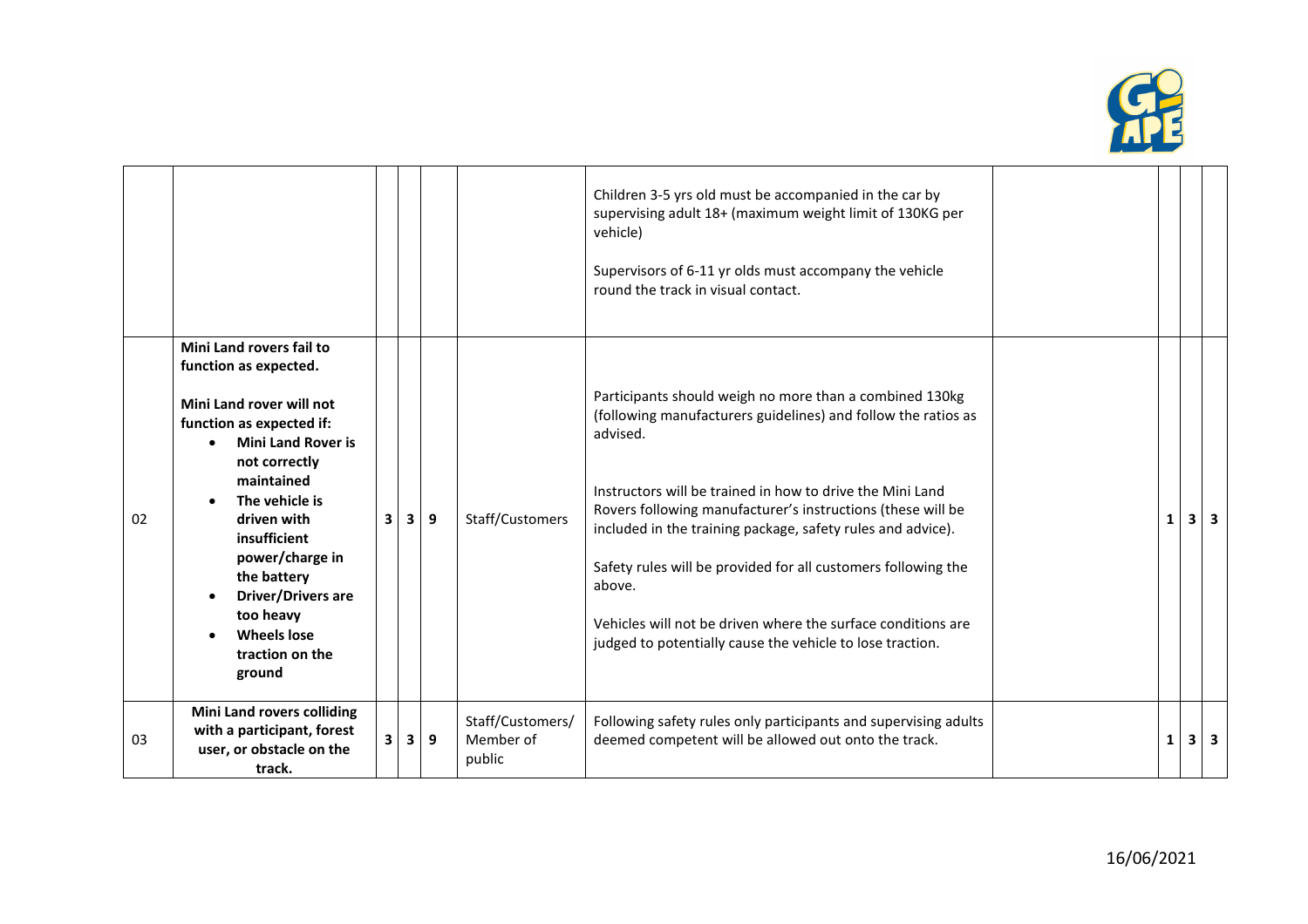

|    |                                 |   |   |   |                 | The focus will be on the supervising adult's ability to assist    |          |     |  |
|----|---------------------------------|---|---|---|-----------------|-------------------------------------------------------------------|----------|-----|--|
|    |                                 |   |   |   |                 |                                                                   |          |     |  |
|    |                                 |   |   |   |                 | with steering and halt the vehicle to prevent a collision with    |          |     |  |
|    |                                 |   |   |   |                 | participant and obstacle.                                         |          |     |  |
|    |                                 |   |   |   |                 |                                                                   |          |     |  |
|    |                                 |   |   |   |                 | Tracks will be kept away from existing footpaths and trails to    |          |     |  |
|    |                                 |   |   |   |                 | avoid any forest users walking onto the track. Signage will be    |          |     |  |
|    |                                 |   |   |   |                 | installed accordingly to direct forest users away from the        |          |     |  |
|    |                                 |   |   |   |                 | track. Supervisors will be instructed to be aware of any          |          |     |  |
|    |                                 |   |   |   |                 | potential forest users unwittingly entering the track and to      |          |     |  |
|    |                                 |   |   |   |                 | use the kill switch to stop any potential collision or crash      |          |     |  |
|    |                                 |   |   |   |                 |                                                                   |          |     |  |
|    |                                 |   |   |   |                 | occurring.                                                        |          |     |  |
|    |                                 |   |   |   |                 |                                                                   |          |     |  |
|    |                                 |   |   |   |                 | All trails are one way and will be signposted to that effect.     |          |     |  |
|    |                                 |   |   |   |                 | Obstacles will be designed to be a very low impact if collided    |          |     |  |
|    |                                 |   |   |   |                 | with. Supervisors will be shown how to engage reverse             |          |     |  |
|    |                                 |   |   |   |                 |                                                                   |          |     |  |
|    |                                 |   |   |   |                 | should the need arise following a minor collision with an         |          |     |  |
|    |                                 |   |   |   |                 | obstacle.                                                         |          |     |  |
|    |                                 |   |   |   |                 | When moving units on multi use trails (from storage to            |          |     |  |
|    |                                 |   |   |   |                 | charging and return to trails) drivers should give way to other   |          |     |  |
|    |                                 |   |   |   |                 | forest users and drive on the left of the trail. Only to be       |          |     |  |
|    |                                 |   |   |   |                 |                                                                   |          |     |  |
|    |                                 |   |   |   |                 | driven on the agreed route between                                |          |     |  |
|    |                                 |   |   |   |                 | storage/charging/operating.                                       |          |     |  |
|    |                                 |   |   |   |                 | Supervisors will also be reminded to not attempt to lift the      |          |     |  |
|    |                                 |   |   |   |                 | vehicle by themselves but to seek instructor assistance           |          |     |  |
|    |                                 |   |   |   |                 | should the vehicle get stuck following a collision (as set out in |          |     |  |
|    |                                 |   |   |   |                 | safety rules and advice given)                                    |          |     |  |
|    |                                 |   |   |   |                 |                                                                   |          |     |  |
|    | <b>Falling from a Mini Land</b> |   |   |   |                 | Mini Land rovers will only be driven by those trained to do so    |          |     |  |
|    | rover                           |   |   |   |                 | by an instructor.                                                 |          |     |  |
| 04 |                                 | 3 | 3 | 9 | Staff/Customers |                                                                   | $1\vert$ | 3 3 |  |
|    | Mini Land rovers are safe       |   |   |   |                 | Vehicles will be driven with direct supervision from the          |          |     |  |
|    | and stable when driven          |   |   |   |                 | supervising adult at all times.                                   |          |     |  |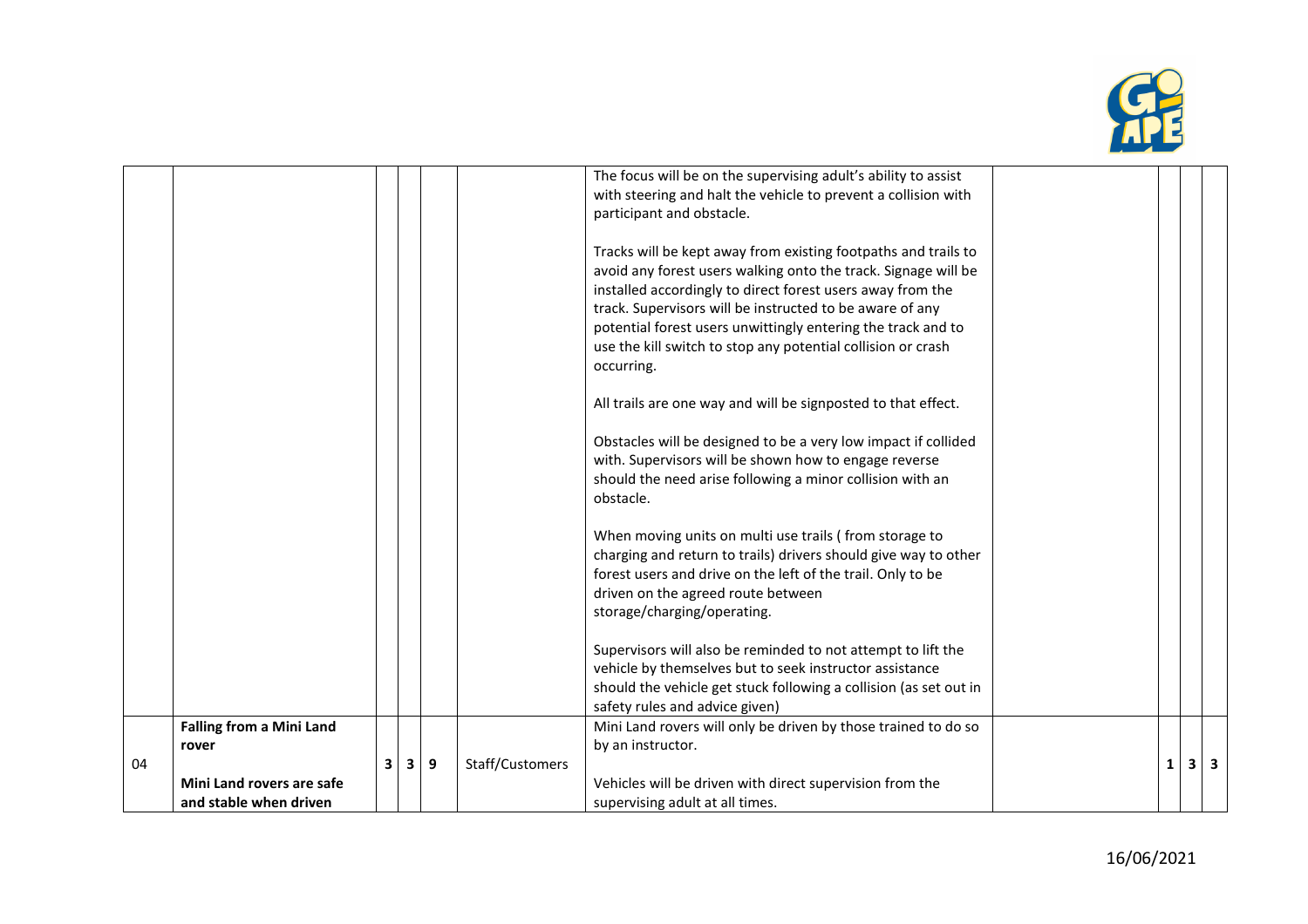

|    | correctly. Falls may result<br>from:<br><b>Riding off</b><br>designated trails<br>The incorrect<br>seated driving         |   |   |    |              | The track will be designed so that the Mini Land Rovers are<br>only driven on appropriate surfaces and over suitable<br>obstacles.<br>Correct driving procedures and techniques covered in safety                                                                                                                                                                                                                                                                                                                                                                     |              |            |
|----|---------------------------------------------------------------------------------------------------------------------------|---|---|----|--------------|-----------------------------------------------------------------------------------------------------------------------------------------------------------------------------------------------------------------------------------------------------------------------------------------------------------------------------------------------------------------------------------------------------------------------------------------------------------------------------------------------------------------------------------------------------------------------|--------------|------------|
|    | position<br><b>Not following</b><br>instructions given<br><b>Collisions with</b><br>obstacles on the<br>track             |   |   |    |              | rules should always be followed and observed<br>If a driver or supervisor requires assistance, they should alert<br>an instructor, via the whistle attached to the kill switch with<br>the supervisor.                                                                                                                                                                                                                                                                                                                                                                |              |            |
| 05 | <b>Moving Batteries</b><br><b>Lifting batteries out</b><br>of the cars to<br>charge overnight                             | 3 | 3 | 9  | <b>Staff</b> | Lithium batteries installed in the car are quite heavy. Staff<br>will be instructed to follow manual handling guidance when<br>removing the batteries from the car. Cars should be off and<br>stationery to avoid any additional risk or injury arising from<br>battery removal.<br>Batteries will be transferred to and charged in, the cabin<br>overnight. Transfer of the batteries will be done via<br>wheelbarrow. Staff should follow manual handling guidance<br>when using a wheelbarrow and should carry a maximum of 4<br>batteries in any one wheelbarrow. | $\mathbf{1}$ | $3 \mid 3$ |
| 06 | <b>Electrical Risk</b><br><b>Electrical sockets</b><br>inside the<br>cabin/container.<br><b>Plugging in Land</b><br>Rover | 3 | 4 | 12 | <b>Staff</b> | Training (on-line and practical)<br>Land Rover unit end of cable to be inserted and<br>removed first<br>Wall socket end of cable must be inserted and<br>removed last<br>Cables only to be inserted and removed whilst                                                                                                                                                                                                                                                                                                                                                | 1            | $4 \mid 4$ |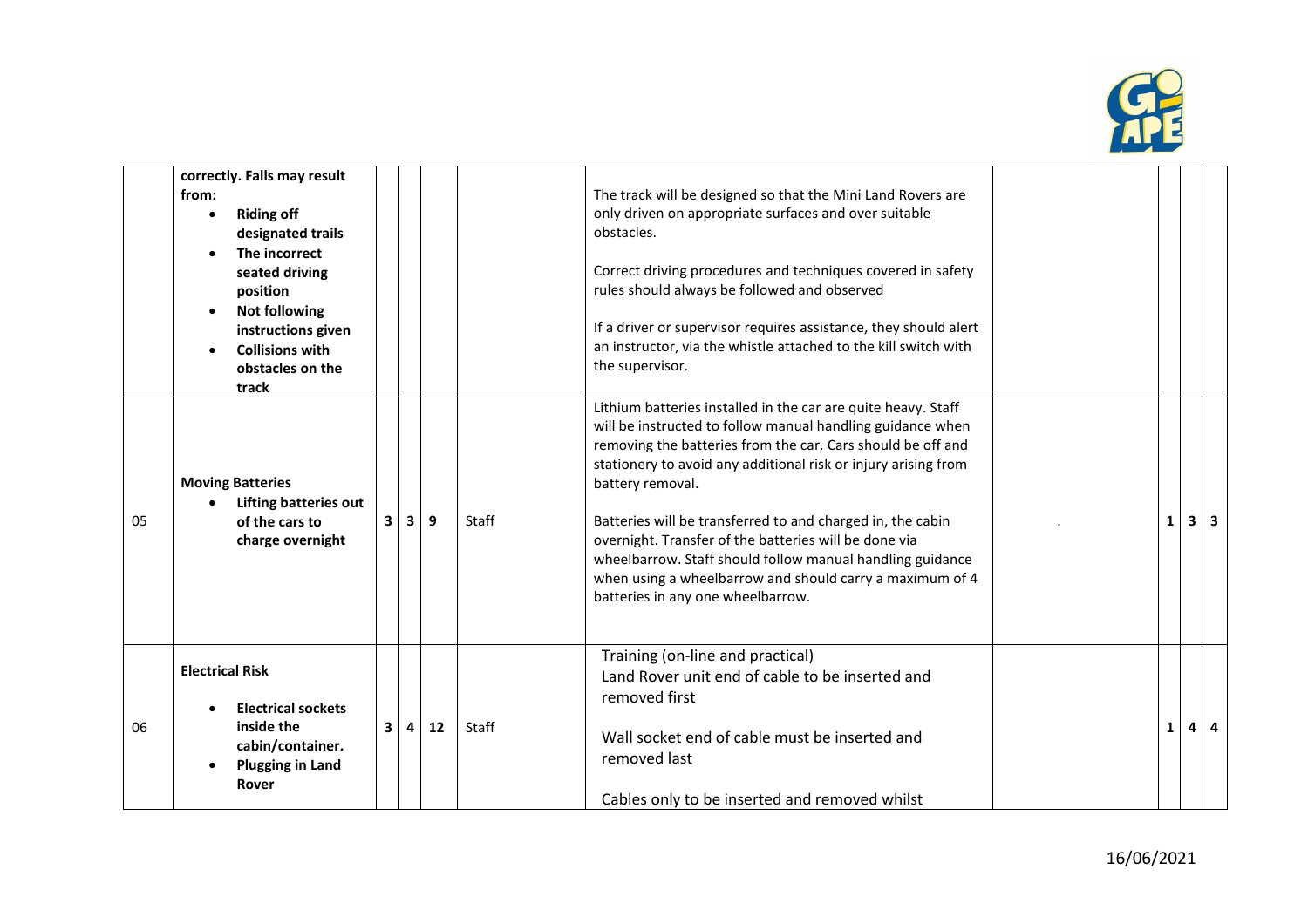

| <b>Unplugging Land</b>                         | socket is switched off                                                                                    |  |
|------------------------------------------------|-----------------------------------------------------------------------------------------------------------|--|
| Rover<br><b>Moisture</b>                       | All plugs/sockets should be dried before use                                                              |  |
| <b>Electrical fire</b><br><b>Faulty Cables</b> | No charging tasks should be undertaken with wet                                                           |  |
| <b>Trailing cables trip</b><br>hazard          | Hands                                                                                                     |  |
|                                                | Instructors trained to remove cables by holding the                                                       |  |
|                                                | plug and not the cable to avoid damage.                                                                   |  |
|                                                | Units must never be moved when plugged in.                                                                |  |
|                                                | Cables visually inspected daily as part of the<br>closedown checks.                                       |  |
|                                                | Any faulty cables to be discarded immediately. A<br>stock of spare cables to be held at site.             |  |
|                                                | Any Land Rover site to hold a copy of INDG231 HSE<br>leaflet electricity and you. All instructors to read |  |
|                                                | Electrical spec fire extinguishers are present in the cabin                                               |  |
|                                                | All training cables to be matted over or signed<br>accordingly                                            |  |
|                                                |                                                                                                           |  |
|                                                |                                                                                                           |  |
|                                                |                                                                                                           |  |